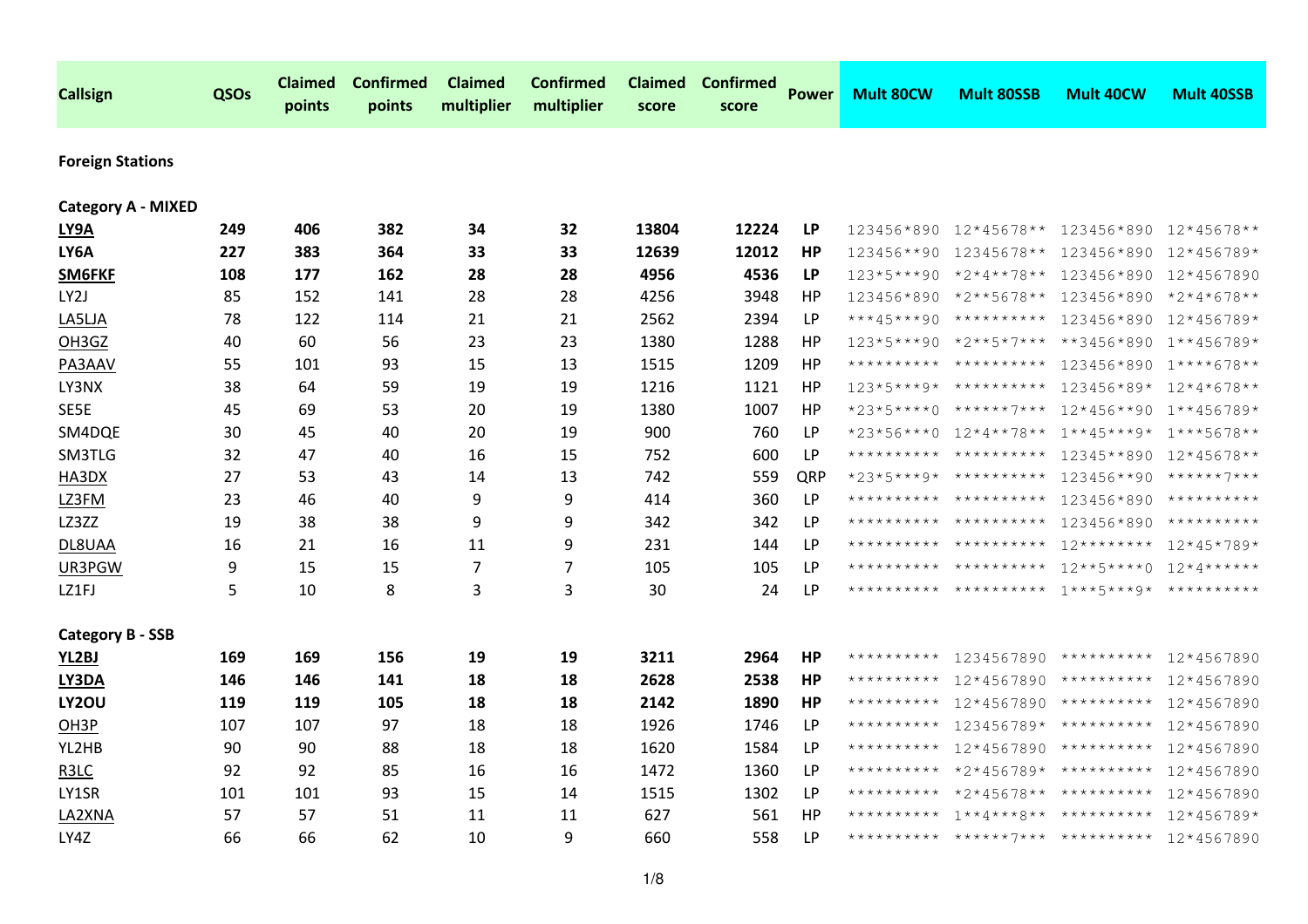| <b>Callsign</b>        | QSOs | <b>Claimed</b><br>points | <b>Confirmed</b><br>points | <b>Claimed</b><br>multiplier | <b>Confirmed</b><br>multiplier | <b>Claimed</b><br>score | <b>Confirmed</b><br>score | <b>Power</b> | <b>Mult 80CW</b> | <b>Mult 80SSB</b>                   | <b>Mult 40CW</b>                            | <b>Mult 40SSB</b> |
|------------------------|------|--------------------------|----------------------------|------------------------------|--------------------------------|-------------------------|---------------------------|--------------|------------------|-------------------------------------|---------------------------------------------|-------------------|
| LY4AA                  | 25   | 25                       | 23                         | 14                           | 14                             | 350                     | 322                       | HP           |                  | ********** *2345678** **********    |                                             | $12*45678**$      |
| SE5S                   | 31   | 31                       | 30                         | 8                            | 8                              | 248                     | 240                       | LP           |                  | ********** ********** **********    |                                             | 12*456789*        |
| U1BD                   | 27   | 27                       | 26                         | 9                            | 9                              | 243                     | 234                       | HP           |                  |                                     | ********** ********** ********** 12*4567890 |                   |
| EW8OG                  | 28   | 28                       | 25                         | 8                            | 8                              | 224                     | 200                       | <b>LP</b>    |                  | ********** ********** **********    |                                             | 12*456789*        |
| OK1VHV                 | 23   | 23                       | 22                         | 8                            | 8                              | 184                     | 176                       | HP           |                  | ********** ********** **********    |                                             | 12*456789*        |
| LY4T                   | 10   | 15                       | 15                         | 9                            | 9                              | 135                     | 135                       | HP           |                  |                                     | ********** ********** 1234****9* 12*4*6**** |                   |
| UA3YHG                 | 19   | 19                       | 16                         | 7                            | 7                              | 133                     | 112                       | LP           |                  | ********** ********* **********     |                                             | 1**456789*        |
| IZ4JMU                 | 10   | 10                       | 9                          | 8                            | 8                              | 80                      | 72                        | HP           |                  |                                     | ********** ********** ********** 12*456789* |                   |
| F5BEG                  | 14   | 14                       | 12                         | 6                            | 5                              | 84                      | 60                        | LP           |                  |                                     | ********** ********** ********** 1**45678** |                   |
| OH6GFI                 | 8    | 8                        | 7                          | 7                            | 6                              | 56                      | 42                        | HP           |                  |                                     | ********** *2**5*7*** ********** 12***6**** |                   |
| GI4AAM                 | 5    | 5                        | 5                          | 5                            | 5                              | 25                      | 25                        | LP           |                  | ********** ********** **********    |                                             | 12*4**78**        |
| SQ6CU                  | 6    | 6                        | 5                          | 5                            | 4                              | 30                      | 20                        | HP           |                  | ********** ********** **********    |                                             | 1**4*678**        |
| DG1EA                  | 4    | 4                        | 3                          | 3                            | 3                              | 12                      | 9                         | HP           |                  |                                     |                                             |                   |
| EA2DT                  | 2    | 2                        | $\overline{2}$             | 2                            | 2                              | 4                       | 4                         | HP           |                  |                                     | ********** ********** ********** ***4*6**** |                   |
| HA3UU                  | 1    | 1                        | $\mathbf{1}$               | 1                            | 1                              | 1                       | $\mathbf{1}$              | QRP          |                  |                                     |                                             |                   |
|                        |      |                          |                            |                              |                                |                         |                           |              |                  |                                     |                                             |                   |
| <b>Category C - CW</b> |      |                          |                            |                              |                                |                         |                           |              |                  |                                     |                                             |                   |
| <b>LY5R</b>            | 178  | 356                      | 344                        | 18                           | 18                             | 6408                    | 6192                      | <b>HP</b>    |                  |                                     | 123456*890 ********** 123456*890 ********** |                   |
| LY2BKT                 | 158  | 316                      | 300                        | 18                           | 18                             | 5688                    | 5400                      | HP           | 123456*890       |                                     | ********** 123456*890 **********            |                   |
| LY3B                   | 154  | 308                      | 298                        | 18                           | 18                             | 5544                    | 5364                      | <b>LP</b>    |                  |                                     | 123456*890 ********** 123456*890 ********** |                   |
| EW8EW                  | 141  | 282                      | 260                        | 18                           | 18                             | 5076                    | 4680                      | HP           | 123456*890       |                                     | ********** 123456*890                       | **********        |
| YL7X                   | 126  | 252                      | 222                        | 18                           | 18                             | 4536                    | 3996                      | HP           |                  | 123456*890 ********** 123456*890    |                                             | **********        |
| OH5UQ                  | 119  | 238                      | 216                        | 17                           | 17                             | 4046                    | 3672                      | LP           |                  |                                     |                                             | **********        |
| UA2FL                  | 116  | 232                      | 214                        | 17                           | 17                             | 3944                    | 3638                      | LP           | 123456**90       |                                     | ********** 123456*890                       | **********        |
| SM <sub>5D</sub>       | 115  | 230                      | 202                        | 18                           | 18                             | 4140                    | 3636                      | <b>LP</b>    | 123456*890       |                                     | ********** 123456*890                       | **********        |
| SM5IMO                 | 107  | 214                      | 198                        | 18                           | 18                             | 3852                    | 3564                      | <b>LP</b>    | 123456*890       |                                     | ********** 123456*890                       | **********        |
| SP1AEN                 | 103  | 206                      | 192                        | 17                           | 16                             | 3502                    | 3072                      | <b>LP</b>    |                  | $123456***90************123456*890$ |                                             | **********        |
| <b>SFOD</b>            | 99   | 198                      | 186                        | 17                           | 16                             | 3366                    | 2976                      | LP           |                  | 123456**90 ********** 123456*890    |                                             | **********        |
| R3LB                   | 88   | 176                      | 160                        | 16                           | 16                             | 2816                    | 2560                      | LP           |                  |                                     |                                             | **********        |
| RG5A                   | 93   | 186                      | 176                        | 16                           | 14                             | 2976                    | 2464                      | LP           |                  | *2**5**890 ********** 123456*890    |                                             | **********        |
| UR5LF                  | 74   | 148                      | 140                        | 15                           | 15                             | 2220                    | 2100                      | HP           | $*2*456**90$     | **********                          | 123456*890                                  | **********        |
| RA3SI                  | 68   | 136                      | 120                        | 16                           | 15                             | 2176                    | 1800                      | LР           |                  |                                     | 123456*89* ********** 123456**90 ********** |                   |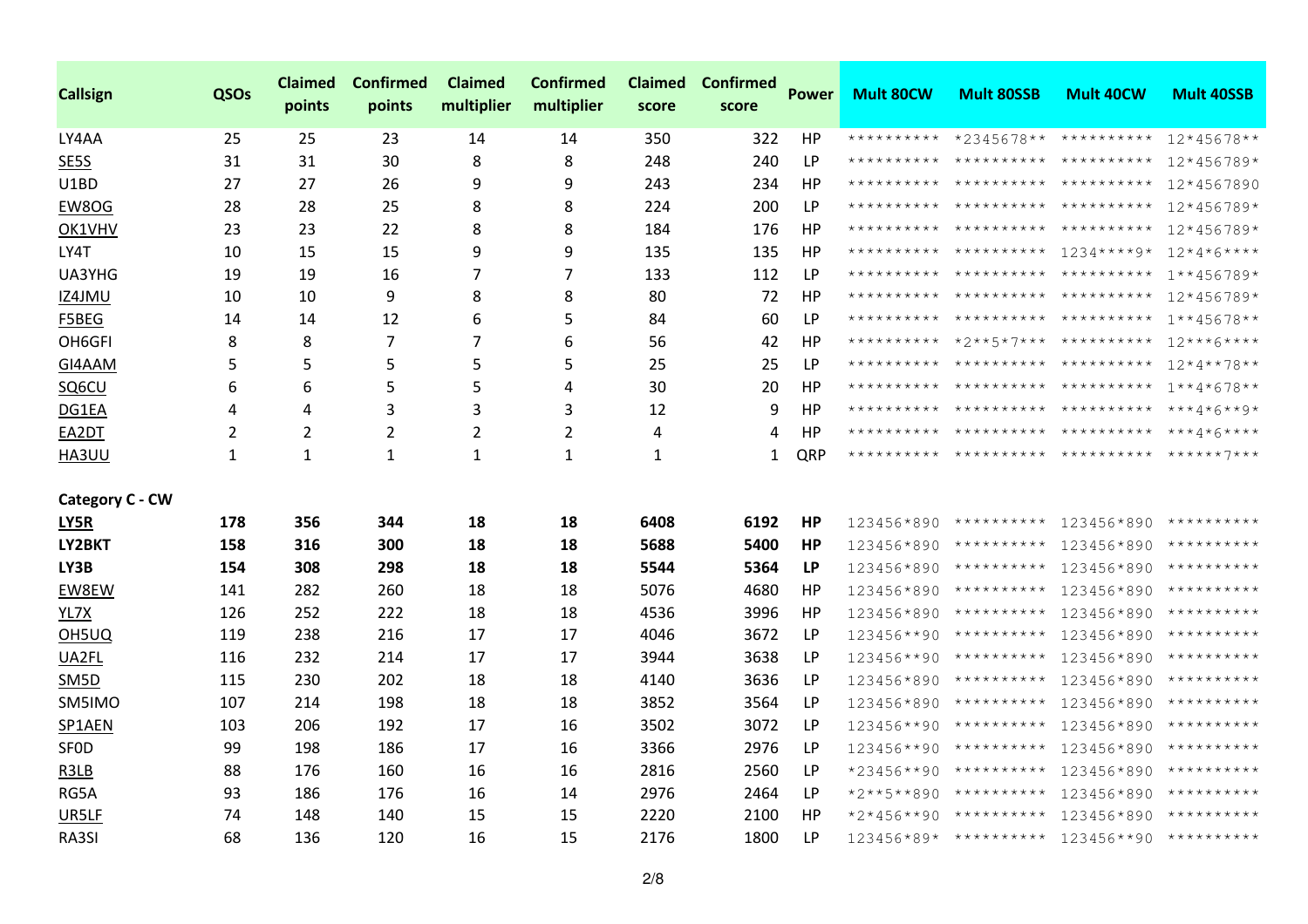| <b>Callsign</b>     | QSOs | <b>Claimed</b><br>points | <b>Confirmed</b><br>points | <b>Claimed</b><br>multiplier | <b>Confirmed</b><br>multiplier | <b>Claimed</b><br>score | <b>Confirmed</b><br>score | <b>Power</b> | <b>Mult 80CW</b> | <b>Mult 80SSB</b>                    | <b>Mult 40CW</b>                               | <b>Mult 40SSB</b>   |
|---------------------|------|--------------------------|----------------------------|------------------------------|--------------------------------|-------------------------|---------------------------|--------------|------------------|--------------------------------------|------------------------------------------------|---------------------|
| LY2F                | 45   | 90                       | 90                         | 17                           | 17                             | 1530                    | 1530                      | HP           |                  | 123456**90 ********** 123456*890     |                                                | **********          |
| RW3AI               | 60   | 120                      | 120                        | 12                           | 12                             | 1440                    | 1440                      | HP           |                  | *2**5***9* ********** 123456*890     |                                                | **********          |
| SK0QO               | 71   | 142                      | 84                         | 18                           | 17                             | 2556                    | 1428                      | HP           | 123456*890       |                                      | ********** 123456*890                          | **********          |
| SA1A                | 43   | 86                       | 82                         | 18                           | 17                             | 1548                    | 1394                      | HP           | 123456*890       |                                      | ********** 123456*890                          | **********          |
| EU6RO               | 50   | 100                      | 98                         | 14                           | 14                             | 1400                    | 1372                      | HP           | $*23*5***90$     |                                      | ********** 123456*890                          | **********          |
| DK8NT               | 45   | 90                       | 84                         | 13                           | 13                             | 1170                    | 1092                      | <b>LP</b>    | *2**56***0       | **********                           | 123456*890                                     | **********          |
| SP2LNW              | 47   | 94                       | 88                         | 14                           | 12                             | 1316                    | 1056                      | HP           |                  | $1*3*56**9*$ ********** 123456*890   |                                                | **********          |
| HA3OU               | 57   | 114                      | 94                         | 11                           | 11                             | 1254                    | 1034                      | HP           |                  | *2**5***** ********** 123456*890     |                                                | **********          |
| YO4RDW              | 39   | 78                       | 72                         | 12                           | 12                             | 936                     | 864                       | LP           |                  | *2**56**** ********** 123456*890     |                                                | **********          |
| LY2LF               | 47   | 94                       | 92                         | 9                            | 9                              | 846                     | 828                       | LP           |                  | ********** ********** 123456*890     |                                                | **********          |
| LY7M                | 38   | 72                       | 66                         | 10                           | 10                             | 740                     | 680                       | HP           |                  |                                      | $123456*890$ *2******** ********** *********** |                     |
| YR5T                | 40   | 80                       | 72                         | 9                            | 9                              | 720                     | 648                       | HP           |                  | ****5***** ********** 123456**90     |                                                | **********          |
| LY1EE               | 26   | 52                       | 48                         | 13                           | 13                             | 676                     | 624                       | HP           |                  | $123***6*****************123456*890$ |                                                | **********          |
| ON6NA               | 40   | 80                       | 68                         | 9                            | 9                              | 720                     | 612                       | <b>LP</b>    |                  | ********** ********** 123456*890     |                                                | **********          |
| EU1DZ               | 22   | 44                       | 40                         | 15                           | 15                             | 660                     | 600                       | <b>LP</b>    | 123456**90       |                                      | ********** *23456*89* **********               |                     |
| EU6AA               | 25   | 50                       | 46                         | 14                           | 13                             | 700                     | 598                       | LP           | $*2*456**90$     |                                      | ********** 12*456**90                          | **********          |
| UA4LU               | 33   | 62                       | 62                         | 9                            | 9                              | 558                     | 558                       | HP           |                  | ***45***** ********** 12*456**90     |                                                | **********          |
| F5IN                | 20   | 40                       | 38                         | 14                           | 14                             | 560                     | 532                       | HP           |                  | *2**56**90 ********** 123456*890     |                                                | **********          |
| PA5WT               | 25   | 50                       | 48                         | 11                           | 11                             | 550                     | 528                       | HP           |                  | *2**56**** ********** 12345**890     |                                                | **********          |
| 7S5Q                | 20   | 40                       | 40                         | 13                           | 13                             | 520                     | 520                       | LP           |                  | *2**56***0 ********** 123456*890     |                                                | **********          |
| DL5AXX              | 22   | 44                       | 42                         | 11                           | 11                             | 484                     | 462                       | HP           | ****5****0       | ********** 123456*890                |                                                | **********          |
| YT8A                | 20   | 40                       | 38                         | 12                           | 12                             | 480                     | 456                       | HP           | $*2***5***0$     |                                      | ********** 123456*890                          | **********          |
| OK1FCA              | 29   | 58                       | 52                         | 8                            | 8                              | 464                     | 416                       | LP           |                  | ********** ********** 12345**890     |                                                | **********          |
| DJ6TK               | 16   | 32                       | 30                         | 9                            | 9                              | 288                     | 270                       | LP           |                  | ********** ********** 123456*890     |                                                | **********          |
| G0ADH               | 17   | 34                       | 32                         | 8                            | 8                              | 272                     | 256                       | HP           |                  | ****5***** ********** 12345***90     |                                                | **********          |
| YO8DOH              | 12   | 24                       | 22                         | 9                            | 9                              | 216                     | 198                       | HP           | **********       | ********** 123456*890                |                                                | **********          |
| <b>S50XX</b>        | 12   | 24                       | 24                         | 8                            | 8                              | 192                     | 192                       | HP           | **********       | ********** 12*456*890                |                                                | **********          |
| DJ5HB               | 20   | 40                       | 28                         | 8                            | 6                              | 320                     | 168                       | <b>LP</b>    |                  | *2**5***** ********** 12*45***90     |                                                | **********          |
| DL2ZA               | 13   | 26                       | 24                         | 8                            | 7                              | 208                     | 168                       | LP           |                  | ********** ********** 1*34*6*890     |                                                | **********          |
| UR5LAK              | 13   | 26                       | 22                         | 6                            | 6                              | 156                     | 132                       | HP           |                  | ********** ********** 12*456***0     |                                                | **********          |
| YO <sub>2</sub> CJX | 8    | 16                       | 16                         | 7                            | 7                              | 112                     | 112                       | LP           |                  | ********** ********** 12345***90     |                                                | **********          |
| 9A3JH               | 9    | 18                       | 14                         | 9                            | 7                              | 162                     | 98                        | QRP          |                  | ****56**** ********** 12*45**890     |                                                | * * * * * * * * * * |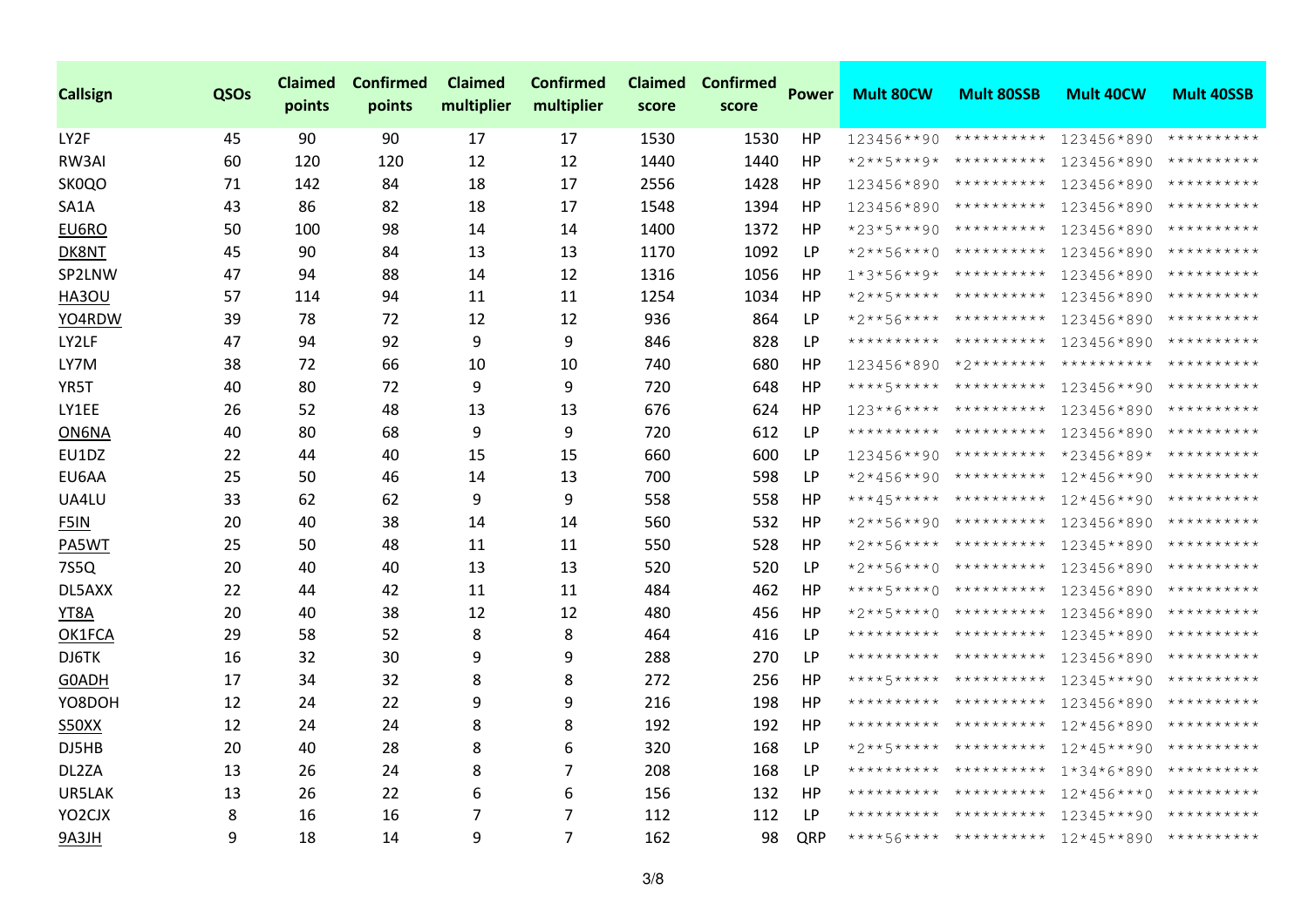| <b>Callsign</b>           | QSOs         | <b>Claimed</b><br>points | <b>Confirmed</b><br>points | Claimed<br>multiplier | <b>Confirmed</b><br>multiplier | <b>Claimed</b><br>score | <b>Confirmed</b><br>score | <b>Power</b> | <b>Mult 80CW</b> | <b>Mult 80SSB</b>                      | <b>Mult 40CW</b>                                     | <b>Mult 40SSB</b> |
|---------------------------|--------------|--------------------------|----------------------------|-----------------------|--------------------------------|-------------------------|---------------------------|--------------|------------------|----------------------------------------|------------------------------------------------------|-------------------|
| LA1EK                     | 9            | 18                       | 14                         | 7                     | 6                              | 126                     | 84                        | LP           |                  | ********** **********                  | 12345***90 **********                                |                   |
| OK1FKD                    | 9            | 18                       | 16                         | 5                     | 5                              | 90                      | 80                        | QRP          |                  | ********** ********** 12**56***0       |                                                      | **********        |
| OH5LP                     | 8            | 16                       | 16                         | 4                     | 4                              | 64                      | 64                        | QRP          |                  | ********** ********** *2*45****0       |                                                      | **********        |
| UA6HFI                    | 6            | 12                       | 10                         | 4                     | 4                              | 48                      | 40                        | LP           |                  |                                        | ********** ********** ***456**9* **********          |                   |
| OE6JTD                    | 6            | 12                       | 10                         | 5                     | 4                              | 60                      | 40                        | LP           |                  | ********** ********** 12*45***9*       |                                                      | **********        |
| YO9HG                     | 3            | 6                        | 6                          | 3                     | 3                              | 18                      | 18                        | QRP          |                  |                                        |                                                      |                   |
| SP6T                      | 5            | 10                       | 6                          | 5                     | 3                              | 50                      | 18                        | LP           |                  |                                        | $1***$ 56**9* ********** 1********* **********       |                   |
| PA3DBS                    | 8            | 16                       | 6                          | 5                     | 3                              | 80                      | 18                        | LP           |                  |                                        | ********** ********** 12*45****0 **********          |                   |
| OR <sub>2</sub> F         | 3            | 6                        | 6                          | 3                     | 3                              | 18                      | 18                        | HP           |                  |                                        |                                                      |                   |
| DL4FDM                    | 3            | 6                        | 6                          | $\overline{2}$        | $\overline{2}$                 | 12                      | 12                        | LP           |                  |                                        |                                                      |                   |
| ON3ND                     | 2            | 4                        | 4                          | 2                     | $\overline{2}$                 | 8                       | 8                         | LP           |                  |                                        |                                                      |                   |
| US4IRT                    | 3            | 6                        | 4                          | 3                     | $\overline{2}$                 | 18                      | 8                         | LP           |                  |                                        |                                                      |                   |
| RU4CO                     | $\mathbf{1}$ | 2                        | $\overline{2}$             | 1                     | 1                              | $\overline{2}$          | 2                         | HP           |                  |                                        |                                                      |                   |
| <b>Category E - SWL</b>   |              |                          |                            |                       |                                |                         |                           |              |                  |                                        |                                                      |                   |
| R3A-847                   | 60           | 115                      | 99                         | 18                    | 16                             | 2070                    | 1584                      | <b>SWL</b>   |                  |                                        | *23456**9* ********** 123456*89* ***4*6****          |                   |
| SP4-208                   | 39           | 65                       | 37                         | 20                    | 12                             | 1300                    | 444                       | <b>SWL</b>   |                  |                                        | *2*4*6**** ********** 12*45***** *2*4*678**          |                   |
| DL-P01-17291              | 14           | 26                       | 23                         | 6                     | 5                              | 156                     | 115                       | <b>SWL</b>   |                  |                                        | ****5***** ********** 12**5***** ******7***          |                   |
| DE2HUG                    | 17           | 16                       | 15                         | 8                     | 6                              | 128                     | 90                        | <b>SWL</b>   |                  |                                        | ********** ********** ********** 12*45*78**          |                   |
| SP-0142-JG                | 9            | 9                        | 8                          | 7                     | 6                              | 63                      | 48                        | SWL          |                  |                                        | ********** ********** ********** 12*4567***          |                   |
| <b>ES Stations</b>        |              |                          |                            |                       |                                |                         |                           |              |                  |                                        |                                                      |                   |
| <b>Category A - MIXED</b> |              |                          |                            |                       |                                |                         |                           |              |                  |                                        |                                                      |                   |
| <b>ES5TV</b>              | 519          | 862                      | 800                        | 33                    | 33                             | 28446                   | 26400                     | HP           | 1234*6*890       | 1234*67890 1234*6*890                  |                                                      | 12*4*67890        |
| ES2MC                     | 444          | 774                      | 741                        | 32                    | 32                             | 24768                   | 23712                     | HP           |                  | $1*3456*890$ $1**4567890$ $1*3456*890$ |                                                      | 1**4567890        |
| <b>ESODJ</b>              | 354          | 609                      | 571                        | 32                    | 32                             | 19488                   | 18272                     | <b>LP</b>    |                  | 123456*89* 12*456789*                  | 123456*89*                                           | 12*456789*        |
| ES5QA                     | 257          | 401                      | 374                        | 27                    | 27                             | 10827                   | 10098                     | <b>LP</b>    |                  | $1234*6***0$ $12*4*678**$              | 1234*6**90                                           | 12*4*67890        |
| ES4NG                     | 197          | 317                      | 291                        | 31                    | 30                             | 9827                    | 8730                      | LP           |                  | 123*56**90 123*567890 123*56**90       |                                                      | 12**56789*        |
| ES2NF                     | 212          | 330                      | 308                        | 28                    | 28                             | 9240                    | 8624                      | <b>LP</b>    |                  | $1*3456**90$ $1**45678**$ $1*3456*890$ |                                                      | $1***456789*$     |
| ES4OJ                     | 184          | 302                      | 227                        | 29                    | 27                             | 8758                    | 6129                      | HP           |                  | $123***6***0$ $12***56789*$            | 123*56*89*                                           | 123*56789*        |
| ES3HZ                     | 97           | 149                      | 129                        | 24                    | 23                             | 3576                    | 2967                      | LP           |                  |                                        | $12***5***890$ $12*456789*$ $12***89*$ $1***45*7***$ |                   |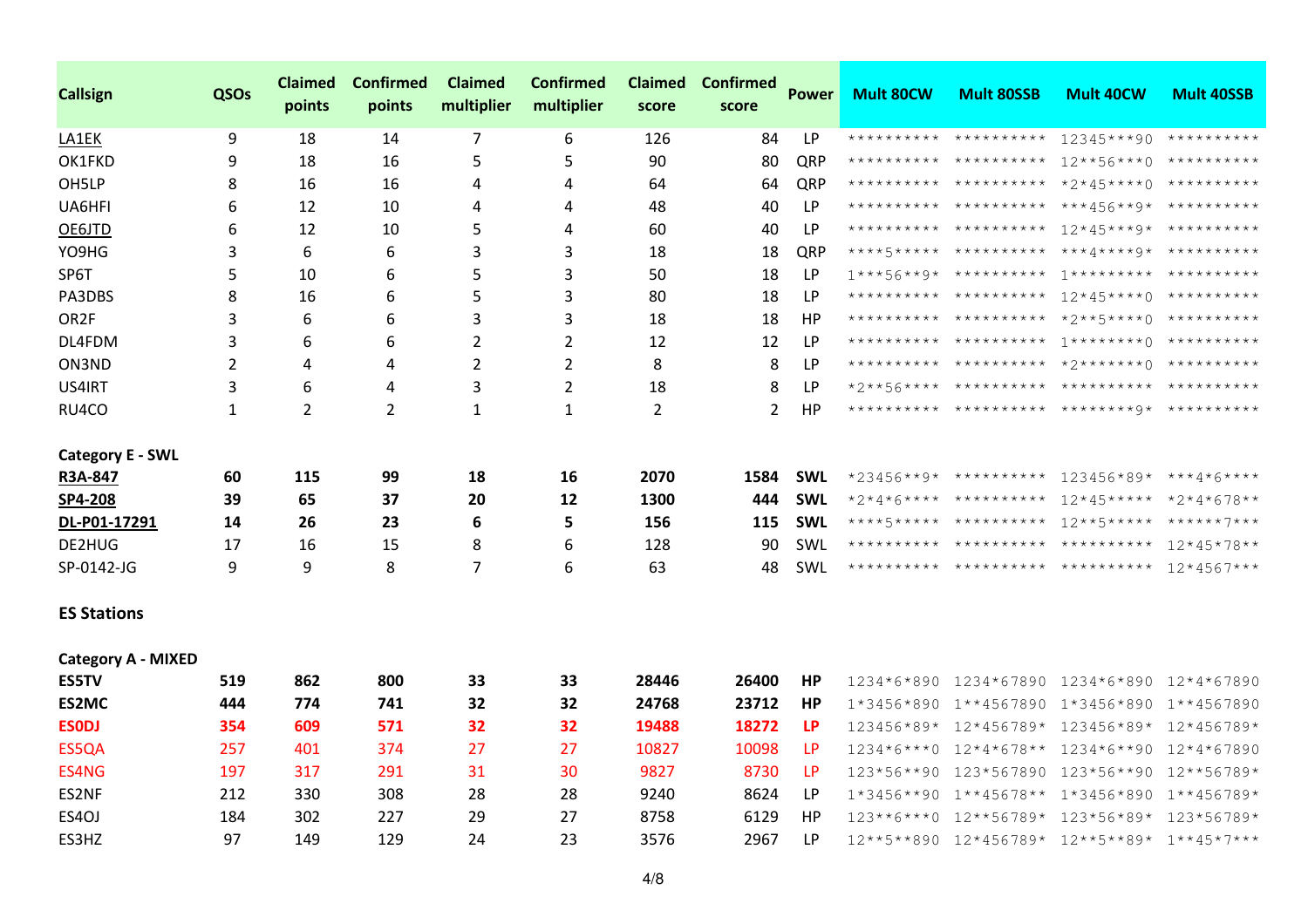| <b>Callsign</b>         | QSOs | <b>Claimed</b><br>points | <b>Confirmed</b><br>points | <b>Claimed</b><br>multiplier | <b>Confirmed</b><br>multiplier | <b>Claimed</b><br>score | <b>Confirmed</b><br>score | <b>Power</b> | <b>Mult 80CW</b> | <b>Mult 80SSB</b>                | <b>Mult 40CW</b>                            | <b>Mult 40SSB</b> |
|-------------------------|------|--------------------------|----------------------------|------------------------------|--------------------------------|-------------------------|---------------------------|--------------|------------------|----------------------------------|---------------------------------------------|-------------------|
| ES3RF                   | 56   | 112                      | 102                        | 14                           | 14                             | 1568                    | 1428                      | <b>LP</b>    | 12*456*890       | **********                       | $12*45**8*0$                                | **********        |
| <b>Category B - SSB</b> |      |                          |                            |                              |                                |                         |                           |              |                  |                                  |                                             |                   |
| <b>ES7GM</b>            | 347  | 347                      | 323                        | 18                           | 18                             | 6246                    | 5814                      | HP           | **********       |                                  | 123456*890 ********** 123456*890            |                   |
| <b>ES8TJM</b>           | 297  | 297                      | 284                        | 17                           | 17                             | 5049                    | 4828                      | <b>HP</b>    |                  |                                  | ********** 1234567*90 ********** 12*4567*90 |                   |
| <b>ES1LS</b>            | 255  | 255                      | 245                        | 18                           | 18                             | 4590                    | 4410                      | HP           | **********       | *234567890                       | **********                                  | *234567890        |
| ES4GP                   | 271  | 271                      | 254                        | 18                           | 17                             | 4878                    | 4318                      | HР           | **********       |                                  | $123*567890$ **********                     | 12**567890        |
| <b>ES6RMR</b>           | 255  | 255                      | 247                        | 16                           | 16                             | 4080                    | 3952                      | LP           | **********       | $12345*789*$ **********          |                                             | 12*45*7890        |
| ES7AM                   | 217  | 217                      | 201                        | 17                           | 17                             | 3689                    | 3417                      | LP           |                  | ********** 123456*890 ********** |                                             | 12*456*890        |
| ES2IPA                  | 208  | 208                      | 199                        | 17                           | 17                             | 3536                    | 3383                      | HP           | **********       | 1*34567890                       | **********                                  | 1**4567890        |
| ES6PA                   | 200  | 200                      | 192                        | 17                           | 17                             | 3400                    | 3264                      | LP           | **********       | 12345*7890                       | **********                                  | 12*45*7890        |
| ES6TX                   | 160  | 160                      | 157                        | 17                           | 17                             | 2720                    | 2669                      | LP           | **********       | 12345*7890                       | **********                                  | 12*45*7890        |
| ES5MG                   | 148  | 148                      | 141                        | 16                           | 16                             | 2368                    | 2256                      | <b>LP</b>    | **********       | 1234*67890                       | **********                                  | $12*4*6789*$      |
| ES7AGY                  | 142  | 142                      | 136                        | 13                           | 13                             | 1846                    | 1768                      | <b>LP</b>    |                  | ********** 12**56*89* ********** |                                             | 12*456*8*0        |
| ES5RIM                  | 98   | 98                       | 89                         | 15                           | 15                             | 1470                    | 1335                      | HP           | **********       | 12*4*67890                       | **********                                  | $12*4*6789*$      |
| ES6QZ                   | 101  | 101                      | 91                         | 14                           | 14                             | 1414                    | 1274                      | HP           |                  | ********** 123*5*789* ********** |                                             | $12*45*789*$      |
| ES2RDX                  | 87   | 87                       | 78                         | 16                           | 16                             | 1392                    | 1248                      | QRP          |                  | ********** 1**4567890            | **********                                  | 1**4567890        |
| ES5EX                   | 100  | 100                      | 81                         | 15                           | 13                             | 1500                    | 1053                      | <b>LP</b>    |                  |                                  | ********** *2*4*6789* ********** 12*4*6789* |                   |
| ES8AY                   | 75   | 75                       | 67                         | 17                           | 15                             | 1275                    | 1005                      | <b>HP</b>    |                  |                                  | ********** 12*4567*9* ********** 12*4567*90 |                   |
| ES1TU                   | 58   | 58                       | 58                         | 15                           | 15                             | 870                     | 870                       | HP           | **********       | *2*4567*90                       | **********                                  | *2*4567890        |
| ES8SX                   | 95   | 95                       | 87                         | 8                            | 8                              | 760                     | 696                       | <b>LP</b>    |                  |                                  | ********** ********** ********** 12*4567*90 |                   |
| ES8BHR                  | 77   | 77                       | 75                         | 8                            | 8                              | 616                     | 600                       | <b>LP</b>    |                  |                                  | ********** 12*4567*90 ********** ********** |                   |
| <b>ES5TCP</b>           | 48   | 48                       | 43                         | 13                           | 13                             | 624                     | 559                       | НP           |                  |                                  | ********** 12*4*6789* ********** 12*4*678** |                   |
| ES8JX                   | 36   | 36                       | 34                         | 14                           | 14                             | 504                     | 476                       | HP           |                  | ********** 1**4567*9* ********** |                                             | 12*4567*90        |
| ES7ARL                  | 11   | 11                       | 11                         | 4                            | 4                              | 44                      | 44                        | HР           |                  |                                  | ********** ****5***** ********** *2**5***9* |                   |
| <b>Category C - CW</b>  |      |                          |                            |                              |                                |                         |                           |              |                  |                                  |                                             |                   |
| ES0/AH7W                | 331  | 662                      | 598                        | 16                           | 16                             | 10592                   | 9568                      | <b>HP</b>    |                  |                                  | 123456*89* ********** 123456*89* ********** |                   |
| <b>ES1AN</b>            | 323  | 646                      | 592                        | 16                           | 16                             | 10336                   | 9472                      | <b>HP</b>    | *23456*890       |                                  | ********** *23456*890                       | **********        |
| <b>ES5EP</b>            | 297  | 594                      | 578                        | 16                           | 16                             | 9504                    | 9248                      | LP           | 1234*6*890       | **********                       | 1234*6*890                                  | **********        |
| ES4RX                   | 291  | 582                      | 528                        | 16                           | 16                             | 9312                    | 8448                      | HP           | 123*56*890       | **********                       | 123*56*890                                  | **********        |
| ES6DO                   | 252  | 504                      | 488                        | 15                           | 15                             | 7560                    | 7320                      | LP           |                  |                                  | 12345***90 ********** 12345**890 ********** |                   |
|                         |      |                          |                            |                              |                                |                         |                           |              |                  |                                  |                                             |                   |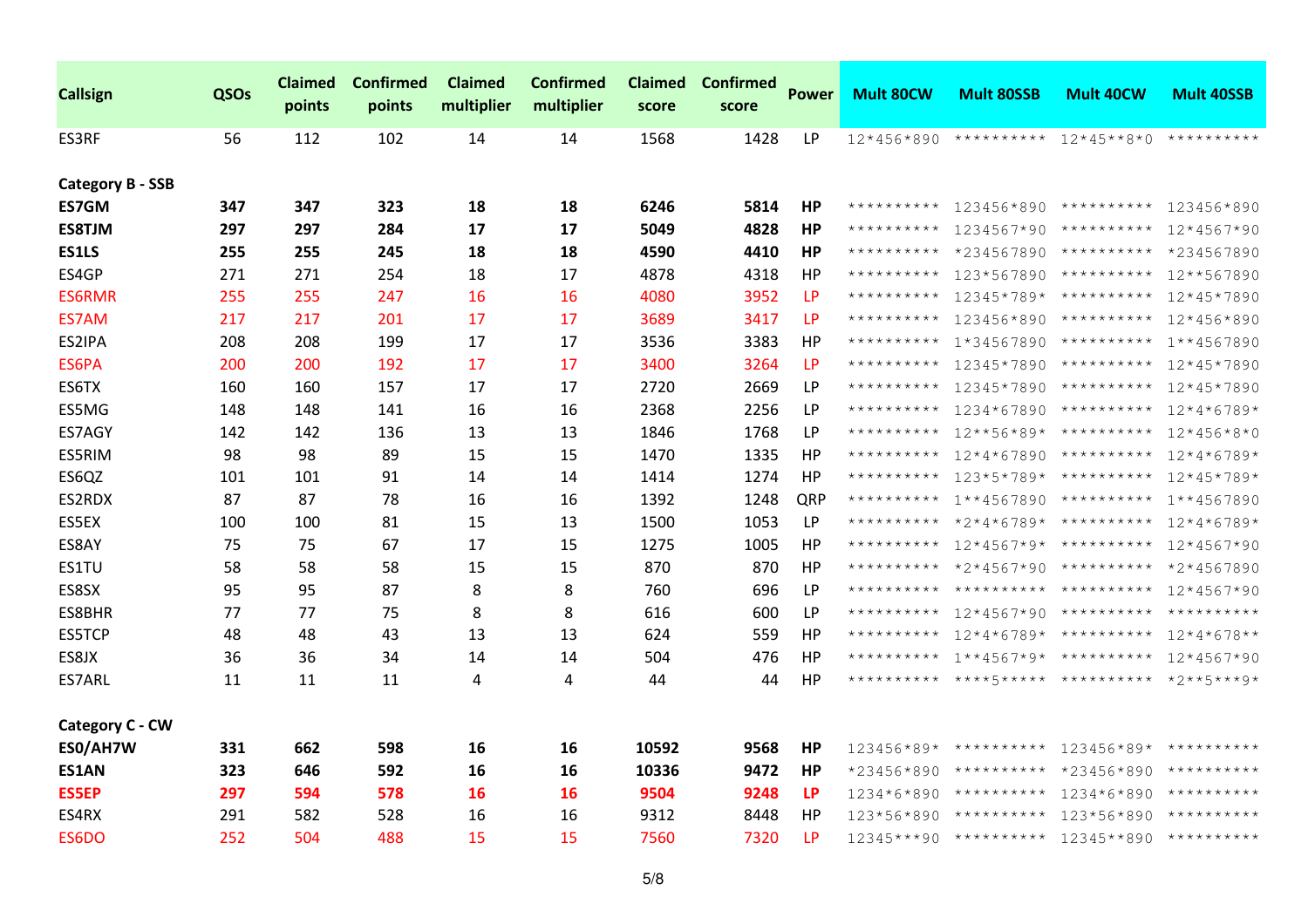| <b>Callsign</b>                    | QSOs | <b>Claimed</b><br>points | <b>Confirmed</b><br>points | <b>Claimed</b><br>multiplier | <b>Confirmed</b><br>multiplier | <b>Claimed</b><br>score | <b>Confirmed</b><br>score | <b>Power</b> | Mult 80CW    | <b>Mult 80SSB</b>                  | <b>Mult 40CW</b>                                      | <b>Mult 40SSB</b> |
|------------------------------------|------|--------------------------|----------------------------|------------------------------|--------------------------------|-------------------------|---------------------------|--------------|--------------|------------------------------------|-------------------------------------------------------|-------------------|
| ES3CC                              | 263  | 526                      | 466                        | <b>16</b>                    | 15                             | 8416                    | 6990                      | <b>LP</b>    | 12*456*890   |                                    | ********** 12*456**90                                 | **********        |
| ES2JL                              | 258  | 516                      | 446                        | 15                           | 15                             | 7740                    | 6690                      | HP           | $1*3456**90$ | ********** 1*3456*890              |                                                       | **********        |
| ES6CO                              | 211  | 422                      | 396                        | 16                           | 16                             | 6752                    | 6336                      | <b>LP</b>    | $12345**890$ | **********                         | 12345**890                                            | **********        |
| ES2JJ                              | 234  | 468                      | 418                        | 15                           | 15                             | 7020                    | 6270                      | LP           | $1*3456**90$ | **********                         | $1*3456*890$                                          | **********        |
| ES8DH                              | 197  | 394                      | 376                        | 16                           | 16                             | 6304                    | 6016                      | QRP          | 123456**90   | ********** 123456**90              |                                                       | **********        |
| ES1AO                              | 200  | 400                      | 356                        | 16                           | 16                             | 6400                    | 5696                      | <b>HP</b>    | *23456*890   | ********** *23456*890              |                                                       | **********        |
| ES1OX                              | 202  | 404                      | 362                        | 15                           | 15                             | 6060                    | 5430                      | LP           | $*23456**90$ | **********                         | *23456*890                                            | **********        |
| ES3BQ                              | 156  | 312                      | 284                        | 15                           | 15                             | 4680                    | 4260                      | <b>LP</b>    | $12*456*8*0$ | ********** 12*456*890              |                                                       | **********        |
| ES3BM                              | 94   | 188                      | 172                        | 16                           | 16                             | 3008                    | 2752                      | <b>LP</b>    | $12*456*890$ | **********                         | 12*456*890                                            | **********        |
| ES2BH                              | 96   | 192                      | 160                        | 13                           | 12                             | 2496                    | 1920                      | HP           | $**3456**90$ | ********** 1*3456**9*              |                                                       | **********        |
| ES3RY                              | 55   | 110                      | 106                        | 15                           | 15                             | 1650                    | 1590                      | <b>LP</b>    | $12*456*890$ | ********** 12*456*89*              |                                                       | **********        |
| ES3AX                              | 26   | 52                       | 40                         | 6                            | 6                              | 312                     | 240                       | LP.          |              |                                    | ********** ********** 12*456*8** **********           |                   |
| <b>Category D - Multi Operator</b> |      |                          |                            |                              |                                |                         |                           |              |              |                                    |                                                       |                   |
| ES <sub>2</sub> S                  | 284  | 438                      | 408                        | 31                           | 30                             | 13578                   | 12240                     | HP           | 1*3456*890   |                                    | 1*3456789* 1*345**890 1**45678*0                      |                   |
| ES4A                               | 232  | 398                      | 365                        | 25                           | 24                             | 9950                    | 8760                      | <b>LP</b>    |              | $123*56***0$ *2**5*78** 123*56*8*0 |                                                       | 12**56789*        |
| <b>ES1TP/2</b>                     | 196  | 196                      | 173                        | 15                           | 15                             | 2940                    | 2595                      | LP           | **********   | $*2*4567890$                       | ********** *2*456789*                                 |                   |
| ES1XQ                              | 150  | 150                      | 135                        | 16                           | 16                             | 2400                    | 2160                      | HP           |              |                                    | ********** *234567890 ********** *2*456789*           |                   |
| <b>ES5YG</b>                       | 139  | 139                      | 134                        | 16                           | 16                             | 2224                    | 2144                      | LP           | **********   | $12*4*6789*$ **********            |                                                       | 1234*67890        |
| ES1N                               | 112  | 112                      | 105                        | 16                           | 16                             | 1792                    | 1680                      | LP           |              |                                    | ********** *2*4567890 ********** *23456789*           |                   |
| <b>Special Stations by ERAU</b>    |      |                          |                            |                              |                                |                         |                           |              |              |                                    |                                                       |                   |
| ES9C                               | 374  | 614                      | 588                        | 33                           | 33                             | 20262                   | 19404                     | LP           | $123456*8*0$ |                                    | 12345678*0 123456*8*0                                 | $12*45678*0$      |
| ES9A                               | 235  | 371                      | 345                        | 14                           | 14                             | 5194                    | 4830                      | HP           |              |                                    | ********** ********** 123456***0 12*45678**           |                   |
| ES9B                               | 159  | 277                      | 255                        | 15                           | 15                             | 4155                    | 3825                      | <b>HP</b>    |              |                                    | $123456*8*0$ $12*45678******************************$ |                   |

|  |  |  |  | <b>Category F - ES club competition</b> |
|--|--|--|--|-----------------------------------------|
|--|--|--|--|-----------------------------------------|

| <b>Tartu Contest Team</b> | 57799 | ES2MC, ES9C, ES5QA, ES5MG, ES5YG, ES5TCP |
|---------------------------|-------|------------------------------------------|
| Jõgeva Contest Club       | 49534 | ES5TV, ES0/AH7W, ES5EP, ES4GP            |
| Põhja-Eesti Raadioklubi   | 32154 | ESODJ, ES1AN, ES1LS                      |
| Spark RC                  | 19822 | ES2S. ES7GM, ES7AGY                      |
| STV Radio Club            | 8760  | ES4A                                     |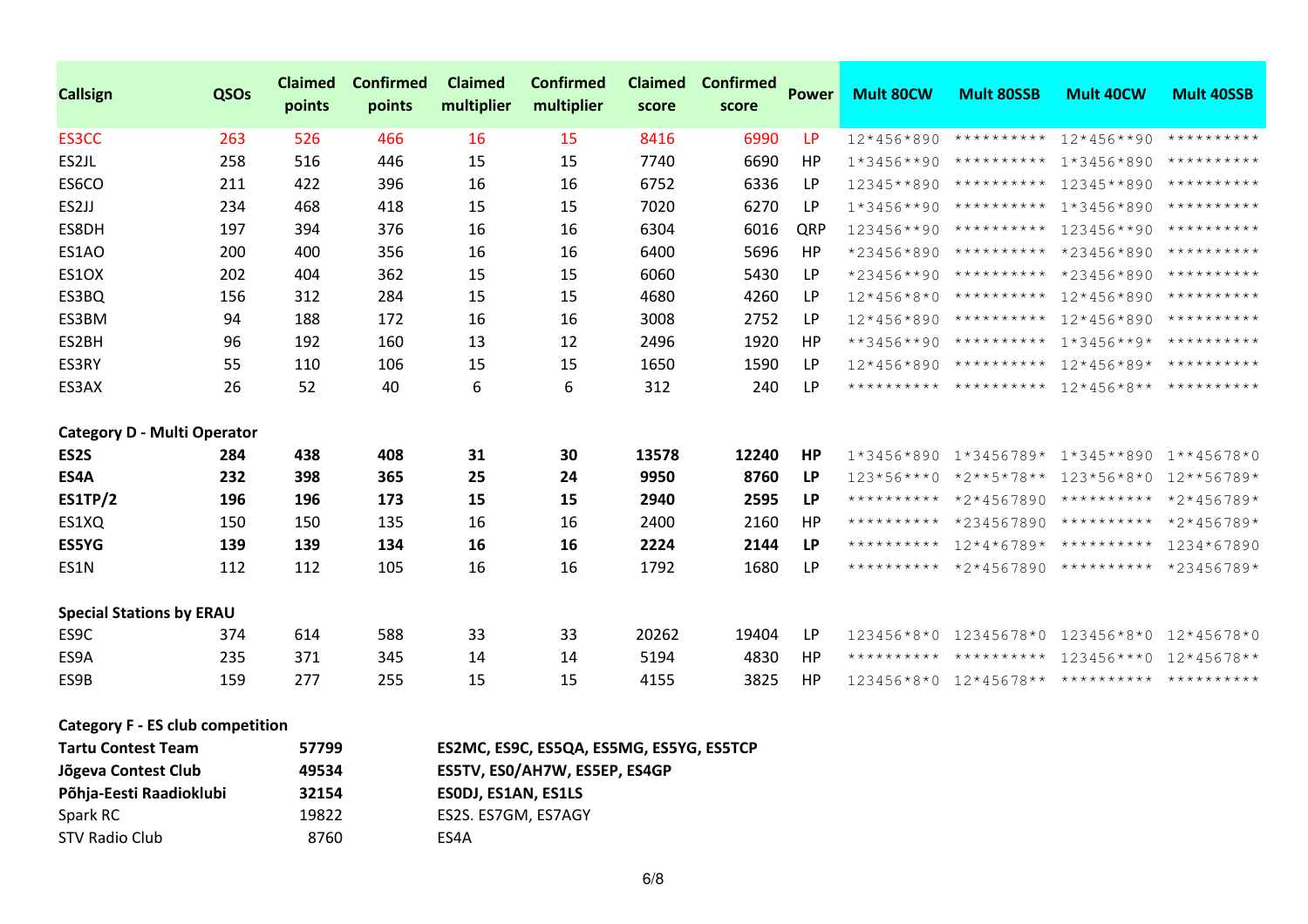| <b>Callsign</b>                                                   | QSOs        | <b>Claimed</b><br>points | <b>Confirmed</b><br>points | <b>Claimed</b><br>multiplier                   | <b>Confirmed</b><br>multiplier | <b>Claimed</b><br>score | <b>Confirmed</b><br>score | <b>Power</b> | <b>Mult 80CW</b> | <b>Mult 80SSB</b> | <b>Mult 40CW</b> | <b>Mult 40SSB</b> |
|-------------------------------------------------------------------|-------------|--------------------------|----------------------------|------------------------------------------------|--------------------------------|-------------------------|---------------------------|--------------|------------------|-------------------|------------------|-------------------|
| Pärnumaa Raadioklubi                                              |             | 6016                     |                            | ES8DH                                          |                                |                         |                           |              |                  |                   |                  |                   |
| <b>TPT Radio Club</b>                                             |             | 4755                     |                            | ES1TP/2, ES1XQ                                 |                                |                         |                           |              |                  |                   |                  |                   |
| <b>Checklogs:</b>                                                 |             |                          |                            | ES2MA, SP4GL, YL2TD, RU3SF, PG7V, G3MPB, DM5DX |                                |                         |                           |              |                  |                   |                  |                   |
| <b>Special prizes:</b>                                            |             |                          |                            |                                                |                                |                         |                           |              |                  |                   |                  |                   |
| LY9A - Best Single Op Low Power Foreign Station                   |             |                          |                            |                                                |                                |                         |                           |              |                  |                   |                  |                   |
| Country Winners are Underlined                                    |             |                          |                            |                                                |                                |                         |                           |              |                  |                   |                  |                   |
| ES5YG - Best Multi Op Low Power ES Station with Junior Operators. |             |                          |                            |                                                |                                |                         |                           |              |                  |                   |                  |                   |
| Top 3 Low Power ES Stations in A, B, C categories shown in Red    |             |                          |                            |                                                |                                |                         |                           |              |                  |                   |                  |                   |
| <b>Operators</b>                                                  |             |                          |                            |                                                |                                |                         |                           |              |                  |                   |                  |                   |
| ES1N                                                              | Mark, ES1OV |                          |                            |                                                |                                |                         |                           |              |                  |                   |                  |                   |
| ES1TP/2                                                           | ES2UK       |                          |                            |                                                |                                |                         |                           |              |                  |                   |                  |                   |
| ES1XQ                                                             | ES2DTS      |                          |                            |                                                |                                |                         |                           |              |                  |                   |                  |                   |
| ES <sub>2</sub> S                                                 |             | ES2DF, ES2TI, ES1LBQ     |                            |                                                |                                |                         |                           |              |                  |                   |                  |                   |

| ___               | 2020, 2021, 20120    |
|-------------------|----------------------|
| ES4A              | ES4RD, ES4RR         |
| ES5YG             | <i>ES5TAUX</i>       |
| ES9A              | ES1CW                |
| ES9B              | ES2DW                |
| ES <sub>9</sub> C | ES5RY, ES5TF, ES5TJC |
|                   |                      |

| <b>Foreign Radio Clubs</b>                        |        |
|---------------------------------------------------|--------|
| <b>Kaunas University of Technology Radio Club</b> | 49,738 |
| <b>Latvian Contest Club</b>                       | 8,544  |
| <b>Falkopings RadioClub - SK6HD</b>               | 4,536  |
| Södertörns Radioamatörer                          | 4,404  |
| <b>SLOZG</b>                                      | 3,636  |
| Top Of Europe Contesters                          | 3,564  |
| <b>SP Contest Club</b>                            | 3,072  |
| Smolensk RC                                       | 2,560  |
| Ukrainian Contest Club                            | 1,960  |